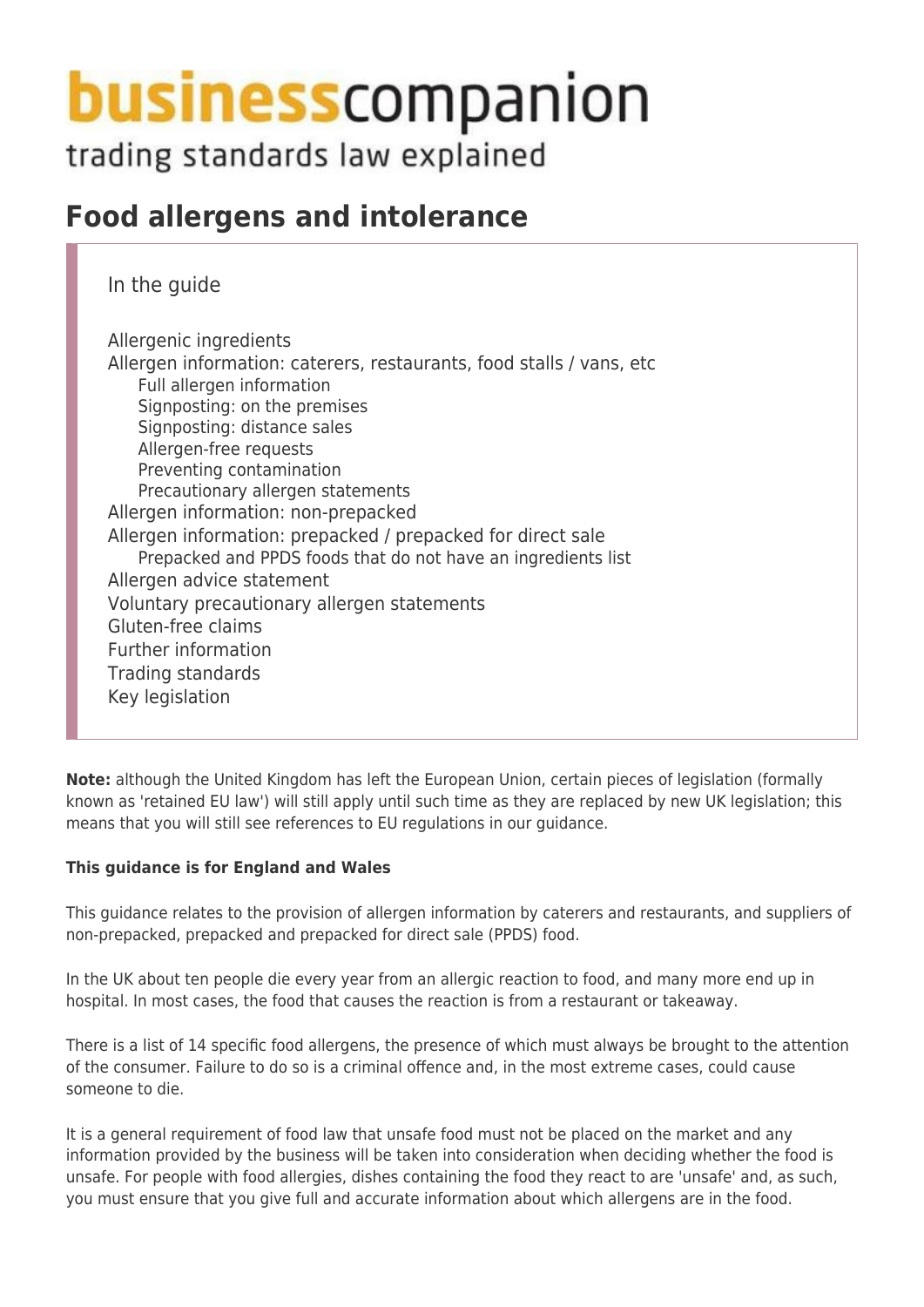## **Allergenic ingredients**

You must declare if any of the following 14 allergens are present in the food:

- cereals containing gluten, such as wheat, rye, barley, oats, spelt, kamut and their hybridised strains
- peanuts (also called groundnuts)
- nuts, such as almonds, hazelnuts, walnuts, Brazil nuts, cashews, pecans, pistachios, macadamias and Queensland nuts
- $\bullet$  fish
- crustaceans (includes crabs, lobsters, shrimps and prawns)
- molluscs (includes mussels, cockles, oysters, scallops, squid and octopus)
- sesame seeds
- eggs
- milk and milk products (including lactose)
- soy beans
- celery
- $\bullet$  lupin
- mustard
- sulphur dioxide and sulphites at levels above 10 mg per kg or 10 mg per litre expressed as  $SO<sub>2</sub>$

This requirement relates not only to the ingredients (and their components) that are used in the product but to anything that is still present in the final product, even in an altered form. This includes:

- additives present in the ingredients that are carried over into the final product for example, sulphur dioxide, which is used as a preservative
- processing aids used to assist in the manufacturing process for example, frying with peanut oil or using it to line trays and moulds
- solvents and media for additives or flavourings for example, the liquids used to produce a suspension
- any other substances

## **Allergen information: caterers, restaurants, food stalls / vans, etc**

You must make allergen information available to your customers, either by giving them full allergen information or by making it clear how they can get the information (signposting).

#### **Full allergen information**

Allergen information can be provided in writing on menus, chalkboards, notices, etc by simply listing the allergens present in the food. Alternatively, a single allergen notice specifying the allergens present in every dish is permitted, provided that it is visible to the customer prior to ordering.

If customers must place their order at a single point (by queuing at the counter, for example) the information only needs to be visible from that point; however, if customers can order from multiple points (bar, table, etc) then the information should be presented at each point (on the menu, for example).

The most reliable way of providing the allergen information is in writing; this should be considered best practice.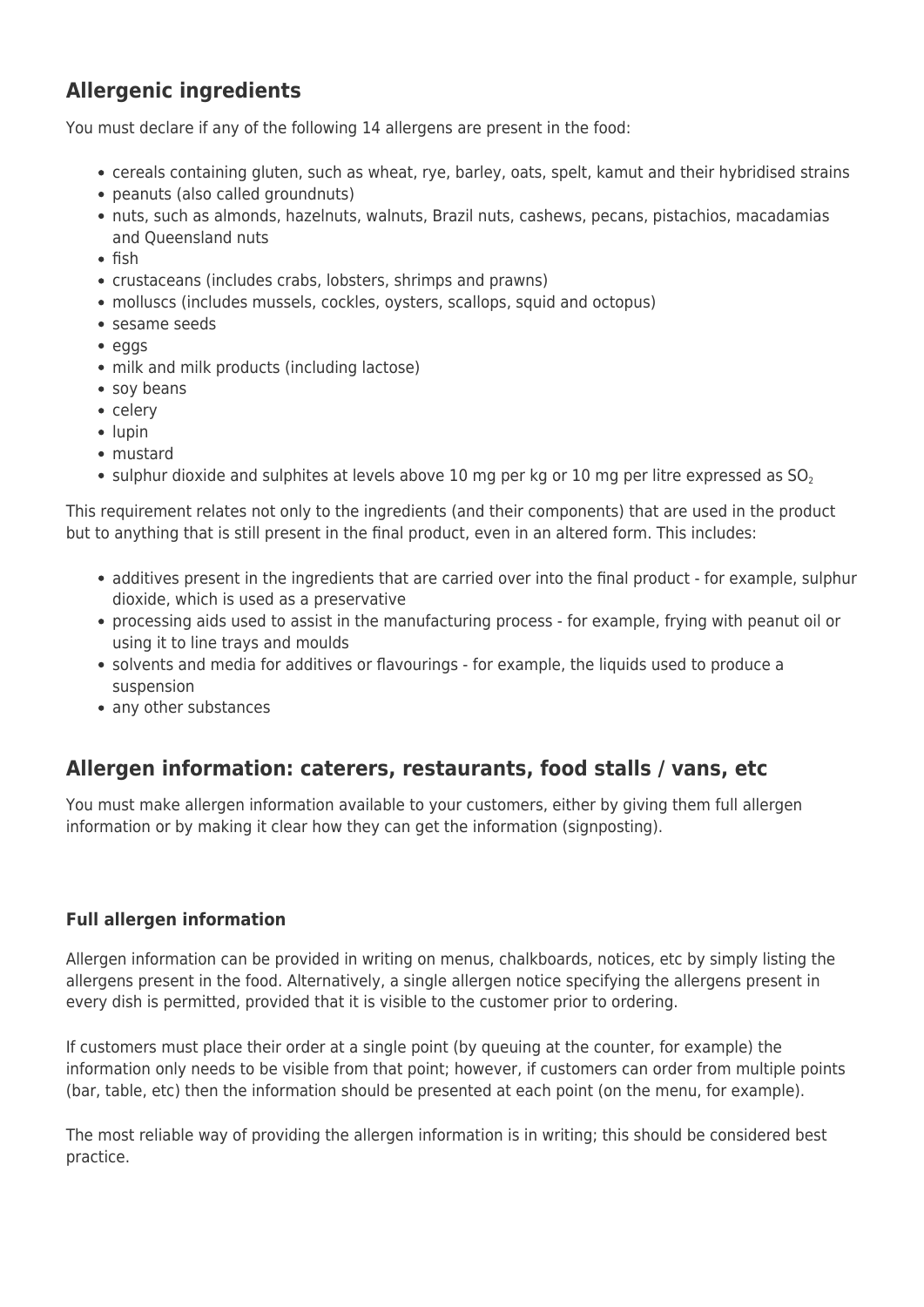#### **Signposting: on the premises**

'Signposting' is an instruction to the customer explaining how they can get the information. You can place a notice on display that instructs customers to speak to a member of staff if they require allergen information (to be provided verbally) - for example, 'Allergies and intolerance: please speak to a member of staff if you require information about our ingredients'.

The notice should be visible to customers where they place their order and, as above, if they can place their order from multiple locations the signposting should be displayed at each one.

If a customer asks about allergens you must give them complete and accurate information; this is best achieved using an allergens file.

An allergens file contains a breakdown of all the allergens that are present in every food item that you sell. You will need to check all the ingredients that are used in each item of food and list the allergens. Also check ingredient packaging / specifications as it will not always be obvious from the name of the ingredient that it contains allergens (for example, soy sauce contains wheat, Worcestershire sauce contains fish, etc) and remember to account for anything such as peanut oil used in preparing the food.

The Food Standards Agency (FSA) has produced an allergen chart for this purpose, which can be downloaded from the FSA website.

The file should always be kept in the same place and all staff should be trained on how to use it. If asked about allergens, staff should never answer from memory or guess, they should check the file every time. Allow the customer to see the relevant page in the file if they would like to do so and let them make the decision as to whether it is safe for them to eat the food.

If a member of staff does not have access to allergen information and is asked whether it is safe for an allergen sufferer to eat a dish, the answer must always be no; they should always tell the customer that their safety cannot be guaranteed if they were to eat the dish.

If a recipe changes you will have to check the new ingredients and make any necessary changes to the file as soon as the change is made; any delay means that customers are being given incorrect information, which may result in them becoming ill or even dying.

#### **Signposting: distance sales**

A distance sale is any sale where there is no face-to-face interaction between the customer and the business, such as over the internet and by telephone (types of distance communication).

Allergen information must be available for distance sales.

When ordering over a website, specific allergen information for the dish can be provided alongside its description or by signposting through a link to the full menu or an allergens breakdown.

When ordering by telephone, the member of staff can either invite the customer to ask about allergenic ingredients (by reading out the in-store allergen statement, for example) or by telling the customer that the information is available on the website.

If a customer asks for allergen information you should follow the advice above in relation to an allergens file.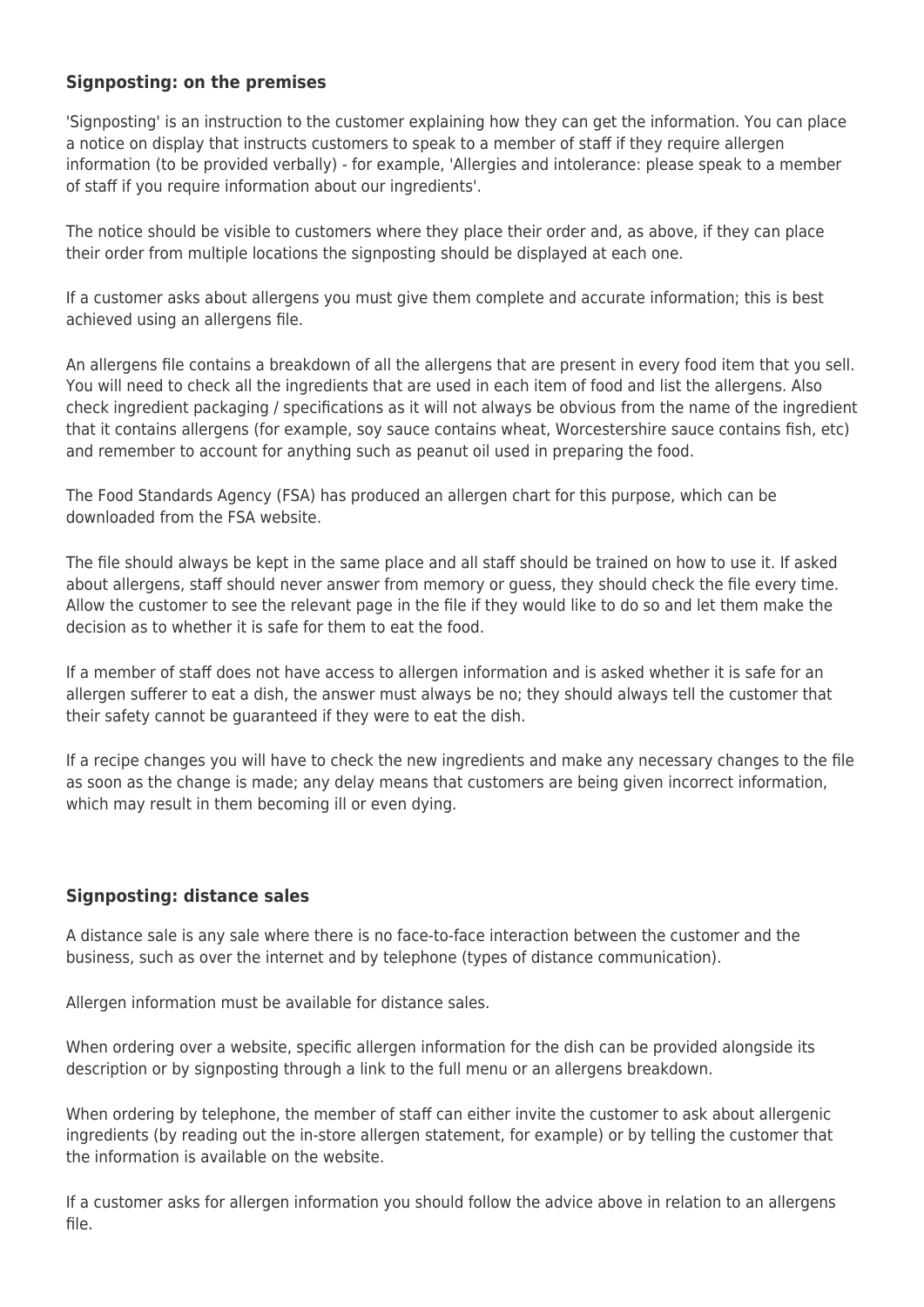You must provide allergen information when the food is delivered to the customer; this may be verbally through signposting but best practice is to provide the information in writing. This can be done by providing an allergen breakdown, giving a menu that lists the allergens, or using stickers that specify what allergens are present (widely available from wholesalers).

Always make sure that delivered foods containing allergens are kept separate from other foods to avoid cross-contamination.

If you rely on delivery staff to provide allergen information then you are relying on them to protect your customer from harm or death. You must consider whether the person is reliable, capable of doing the job correctly, and whether they have been given the necessary training to do so.

#### **Allergen-free requests**

You must provide accurate allergen information but you have no legal obligation to provide allergen-free food. If a customer requests that a dish be made without allergens you can say no.

If you agree to produce the meal you have to ensure that the meal is free of the allergenic ingredient AND ensure that the food is not contaminated with the allergen in question. This means that knives, ladles, bowls, chopping blocks, work surfaces, staff clothing, hands, etc all have to be thoroughly cleaned so that they cannot transfer traces of the allergen to the food.

If powdered allergenic ingredients are being used it may not be possible to prevent contamination as traces of the allergen can become suspended in the air and settle on food, clothing, utensils, etc.

If you are not completely confident that you can produce an allergen-free meal, you should refuse the request. If your customer were to suffer an allergic reaction after eating a meal you claimed was free of the allergen in question, you will be liable for criminal offences and potential civil action; in the most extreme cases, the customer could die.

#### **Preventing contamination**

There are certain practical steps you can take to avoid accidental contamination with allergens, which include:

- having separate kitchen areas, chopping blocks, utensils, pans, etc for the preparation of foods containing allergens
- thoroughly washing chopping blocks, utensils, pans, etc after they have been used to prepare meals containing allergens
- storing ingredients and prepared foods separately in closed containers
- keeping ingredients that contain allergens separate from other ingredients

While these precautions are relatively simple it can often be impractical to follow them, especially for small businesses where space, time and resources are limited. Where this is the case it is permissible to use a precautionary allergen statement.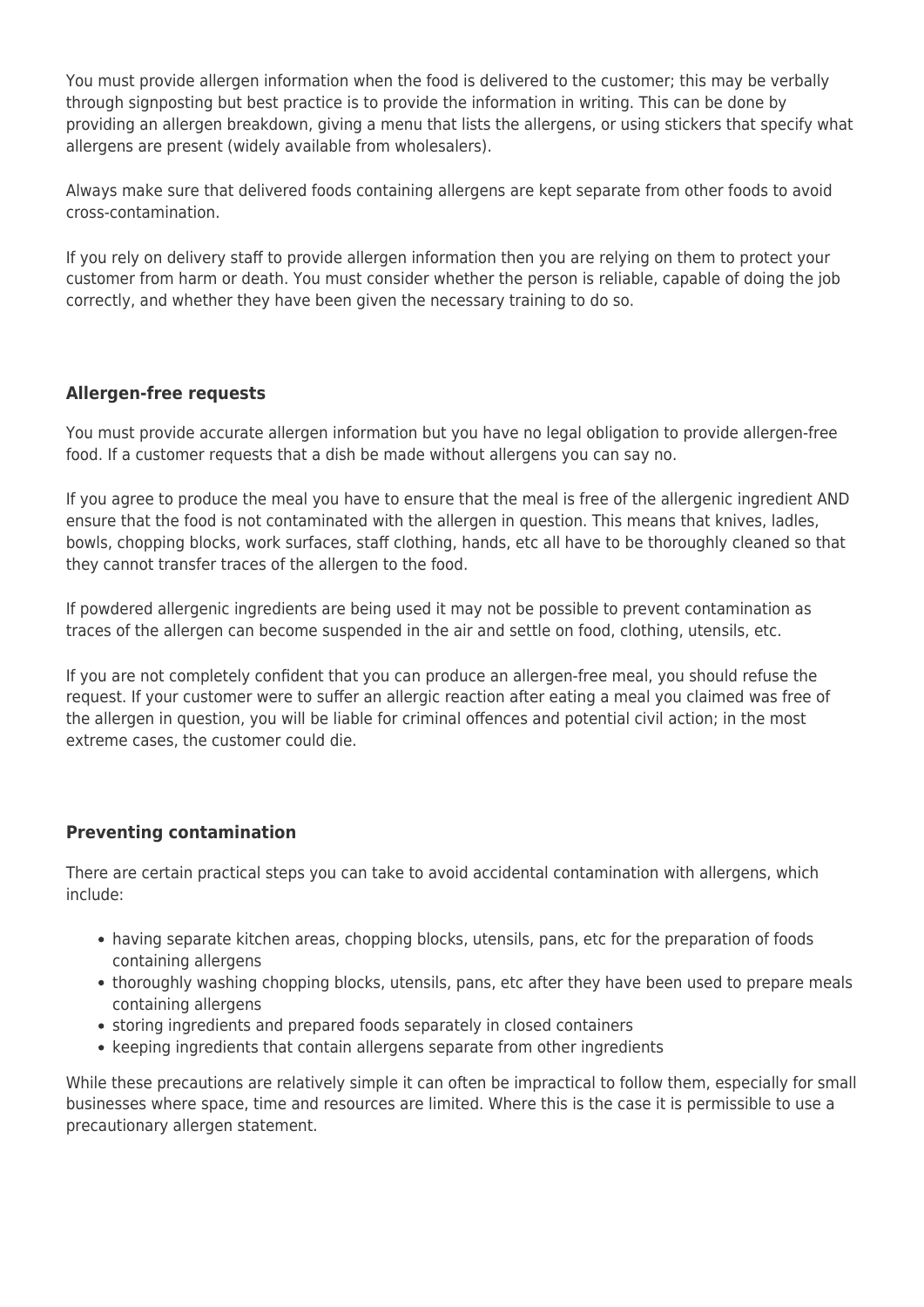#### **Precautionary allergen statements**

If, due to the nature of the business and the food that is being prepared, it is not possible to guarantee that there will be no allergen cross-contamination, you may place a notice on display to this effect - for example, 'Allergen advice: due to the way our food is prepared it is not possible to guarantee the absence of allergens in our products'.

The precautionary statement must be used in addition to the allergen information covered above and does not replace the duty to inform consumers about the presence of allergens.

The statement should be displayed at each place the consumer can place their order, in the same way as the allergen information.

## **Allergen information: non-prepacked**

This section relates to food that is:

- sold loose (no packaging at all)
- packaged at the request of the consumer (sold loose but placed in some form of packaging after being purchased)

See 'Labelling of non-prepacked foods' for more general information.

You must inform the customer of any allergens that are present in the food and there are various ways you can do this:

- a notice in close proximity to the goods for example, prominently displayed on the cabinet in which the goods are displayed
- a shelf edge label
- a label attached to the product

The information should be presented in the form 'Contains:' followed by a list of the allergens present in the food.

If the specific allergen appears in the list above then you should list it by name - for example, 'Contains: Wheat, Milk, Eggs',

If the name of the allergen does not appear in the list above (prawns, for example) you must specify the category of allergen - for example, 'Contains: Crustaceans'.

This is not necessary if the name of the product makes a clear reference to the allergen (milk, peanut butter, etc).

Many businesses selling non-prepacked foods will have difficulties (similar to those experienced by restaurants, cafes, etc) preventing cross contamination with other allergens. Where this is the case you may use a precautionary statement in the same way as above. The statement should be prominently displayed at the point that the products are made available to the customer.

Allergen information may instead be given by verbal signposting; please refer to the information on signposting in the **'Allergen information: caterers, restaurants, food stalls / vans, etc'** section above.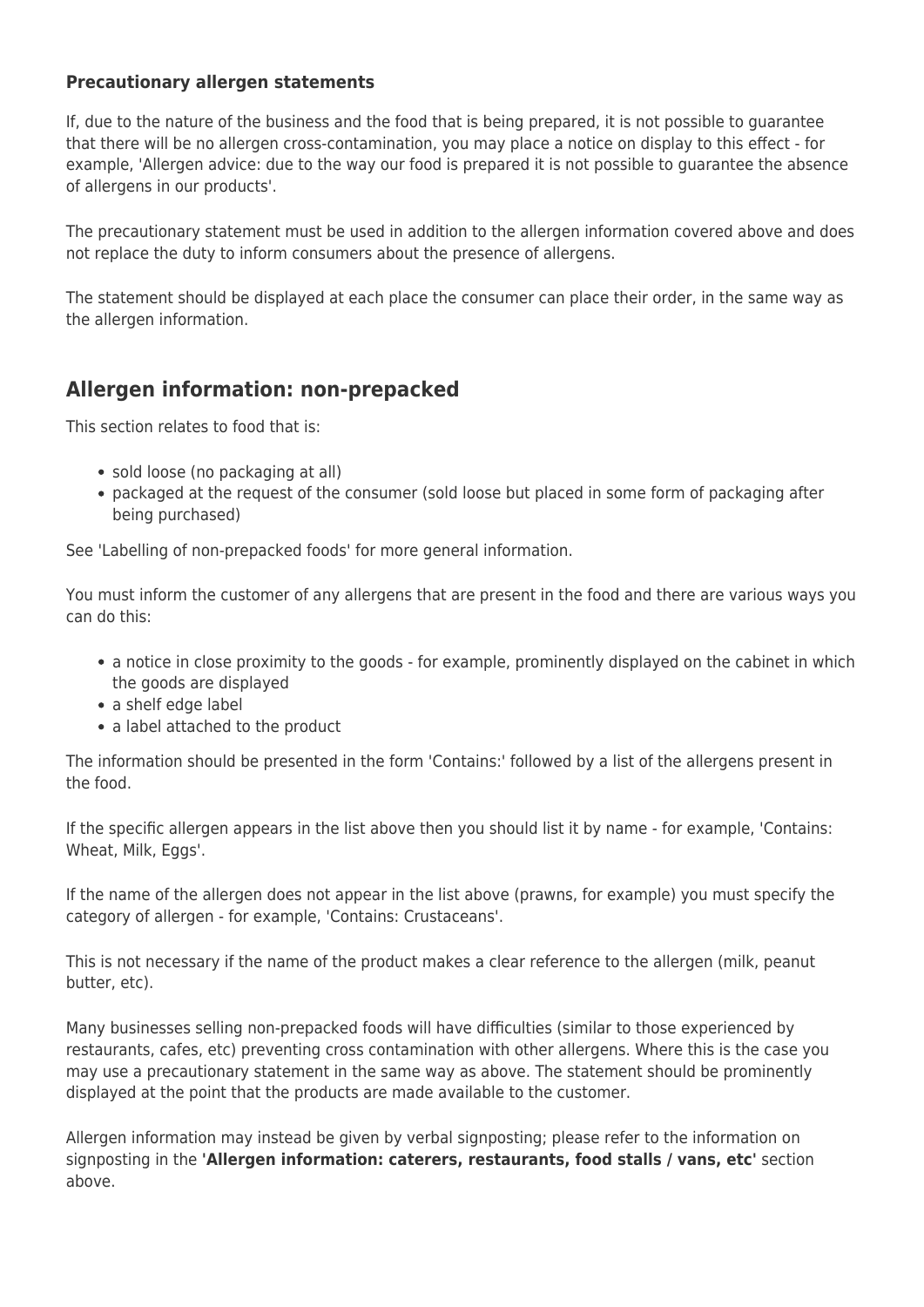## **Allergen information: prepacked / prepacked for direct sale**

'Prepacked' means a single item of food and the packaging into which it was put before being offered for sale, whether such packaging encloses the food completely or only partially, but in any event in such a way that the contents cannot be altered without opening or changing the packaging.

'Prepacked for direct sale' (PPDS) means food that is placed into packaging (prepacked) before being offered for sale and sold / offered for sale or supply from the premises on which it was packed by that business, or from a mobile stall or vehicle used by that business - for example, sandwiches that are packaged in the shop from which they will be sold.

Prepacked and PPDS foods must have an ingredients list that lists all the ingredients in the product. Ingredients that are themselves made up of more than one ingredient (referred to as compound ingredients) and make up more than 2% of the finished product must be broken down into their components in the ingredients list.

Allergenic ingredients must be emphasised in some way every time they appear in the ingredients list. This is usually achieved through the use of bold text, capital letters or colour; you should choose whichever method you prefer. An example using bold text would be: 'Ingredients: Water, **Mustard** Flour (21%), Sugar, Salt, **Wheat** Flour, Turmeric, Acid (Citric Acid).'

If the same allergen appears in the ingredients list multiple times it must be emphasised each time it appears.

If the name of the allergen appears in the ingredients list then you only need to emphasise the allergenic part of the ingredient - for example: 'Ingredients: **Peanut** Butter (Roasted **Peanuts**, Rapeseed Oil, Sugar, Palm Oil, Salt)'.

If the allergen does not appear in the name of the ingredient you must specify the category of allergen in brackets immediately after the ingredient appears in the ingredients list; the category of allergen should be emphasised. To use a beef and ale pie as an example, the list should state 'Ingredients: Beef (35%), Beer (**Barley**)'.

There is an exception to this. Cheese, butter, cream and milk are understood by the public to be a clear reference to milk; as such, the words cheese, butter, etc need to be emphasised but there is no need to add the category of allergen (milk) in brackets - for example, 'Ingredients: **Cheese**'.

Where a named variety is specified (Wensleydale, Mozzarella, etc) you will need to add the category of allergen - for example, 'Ingredients: Mozzarella (**Milk**)'.

For more information on prepacked and PPDS foods, see 'Labelling of prepacked foods: general' and 'Labelling of prepacked-for-direct-sale foods'.

#### **Prepacked and PPDS foods that do not have an ingredients list**

Certain foods (such as alcoholic drinks with an ABV greater than 1.2% or single-ingredient foods) are not required to have an ingredients list; however, you are still required to label the product with the allergens that are present.

The information should be presented in the form 'Contains:' followed by a list of the allergens present in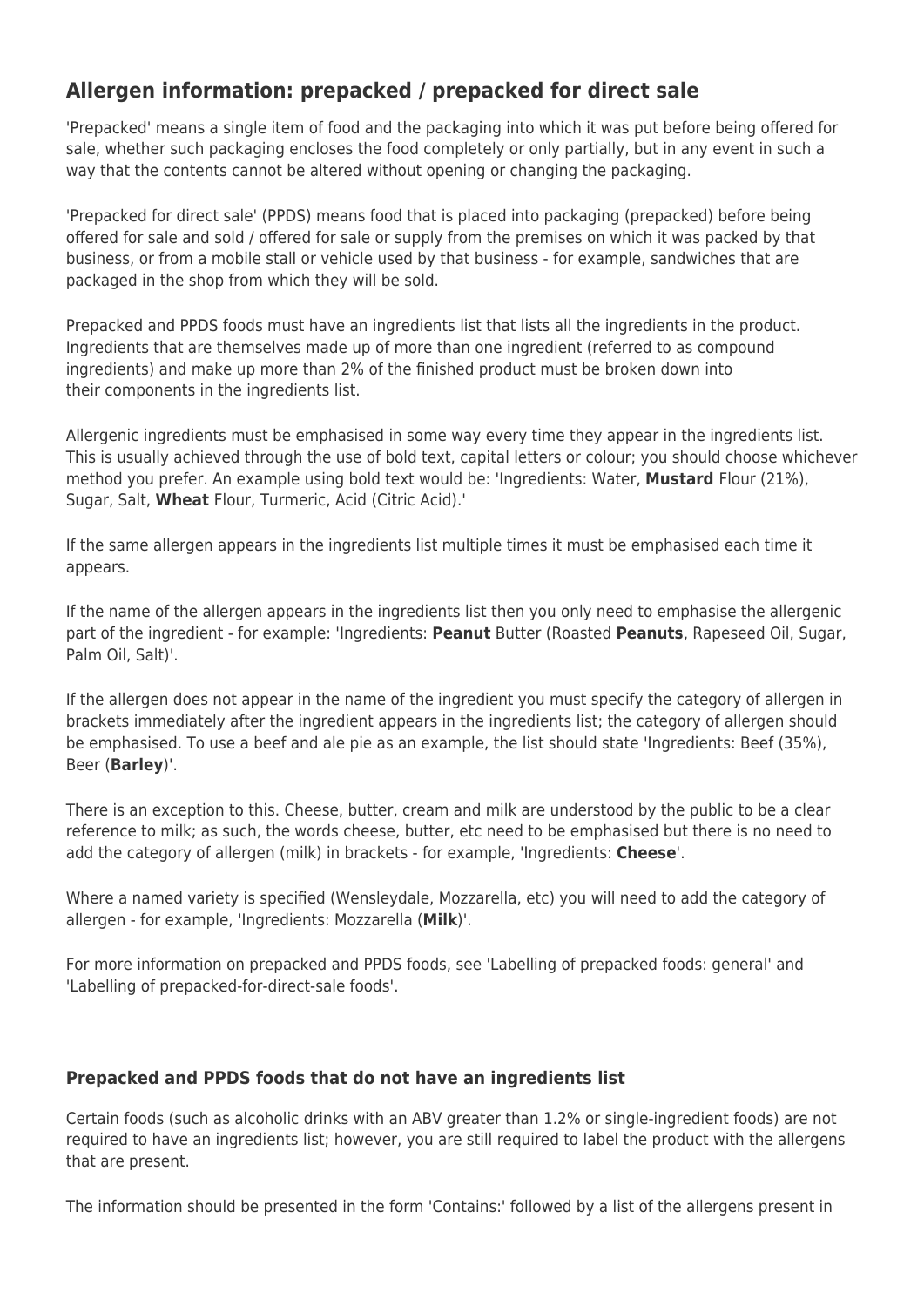the food.

If the specific allergen appears in the list above then you should list it by name - for example, 'Contains: Wheat, Milk, Eggs',

If the name of the allergen does not appear in the list above (prawns, for example) you must specify the category of allergen - for example, 'Contains: Crustaceans'.

This is not necessary if the name of the food makes a clear reference to the allergen (milk, peanut butter, etc).

## **Allergen advice statement**

It is good practice (but not a requirement) to include a statement on the packaging explaining to customers how allergenic ingredients have been emphasised - for example, 'For allergens see ingredients in **bold**'.

The statement can appear anywhere on the packaging but will have the most impact if it appears close to the ingredients list.

## **Voluntary precautionary allergen statements**

Statements such as 'May contain nuts' and 'Produced in a factory that handles nuts' are voluntary precautionary allergen statements; they warn consumers about the possible presence of allergens that have not been included in the food as an ingredient.

Voluntary precautionary allergen statements are not illegal but their use is discouraged and they should not be used as a blanket disclaimer on all products; they should only be used if you have conducted a documented risk assessment that shows there is a significant risk of allergen cross-contamination and, as such, failure to warn consumers about the possible presence of allergens may put them at risk.

## **Gluten-free claims**

The only claims that may be made in relation to gluten are:

- 'Gluten free' max 20 mg per kg of gluten
- 'Very low gluten' max 100 mg per kg of gluten

Statements such as 'No gluten-containing ingredients' are not permitted.

in order to make a gluten-free claim you must be able to guarantee that your product contains less than the maximum permitted levels of gluten. As such, you will need procedures in place to prevent contamination with gluten and you will need to conduct regular testing to prove that your products contain less than 20 mg per kg of gluten.

Describing any ingredient as gluten free (gluten-free oats, for example) or any other statement that suggests the product is gluten free is not permitted unless you can guarantee that the product contains less than 20 mg per kg of gluten.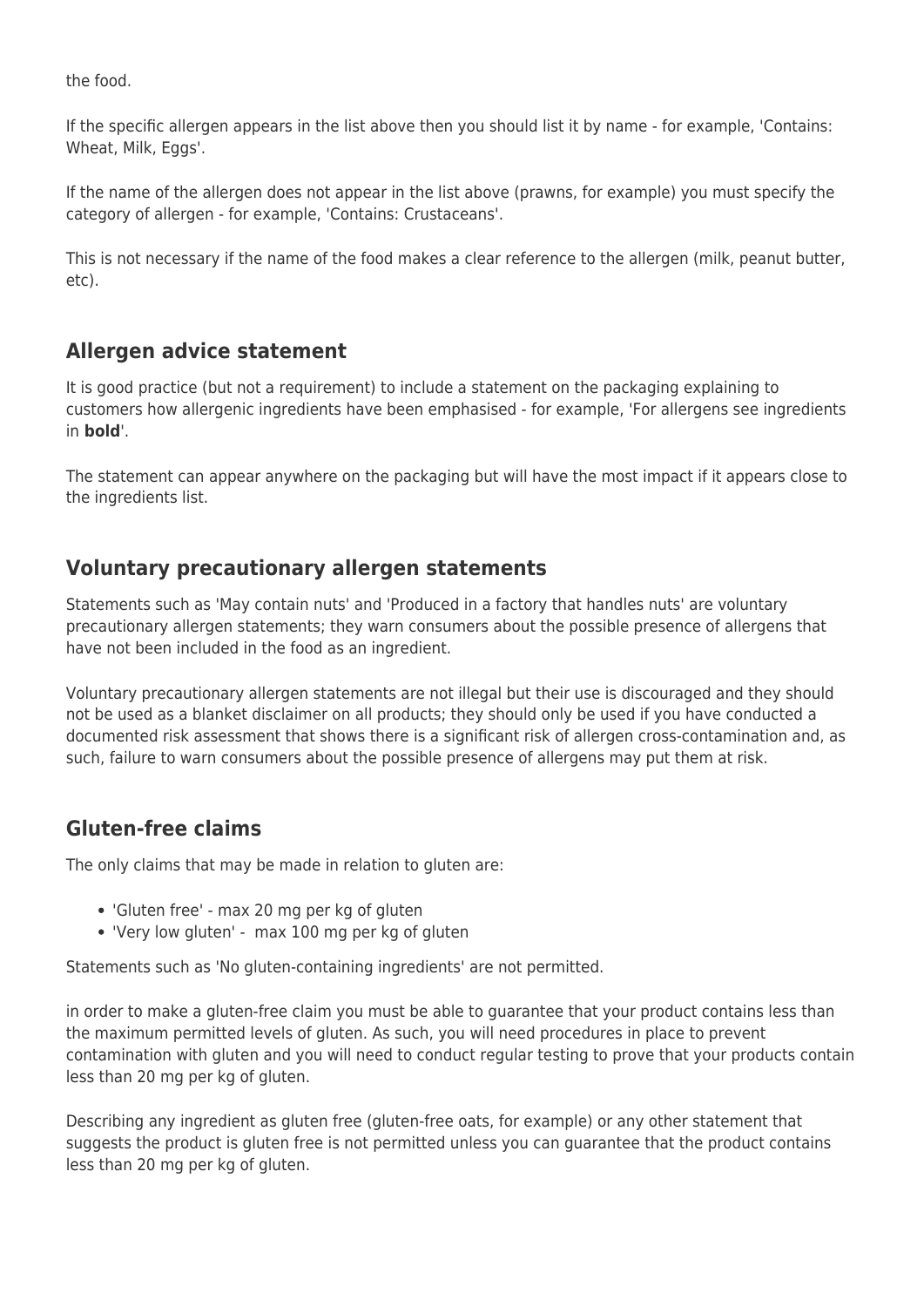## **Further information**

Various resources for allergen information, including a training module aimed at businesses can be found on the FSA website.

Further information on allergy information for caterers, and the results of a FSA study on how people with allergies make choices in eating establishments, is also available on the FSA website, entitled Understanding the Food Choice Reasoning of Nut Allergic Consumers.

The law on allergen labelling changed in October 2021 (informally known as 'Natasha's law'), and the FSA has produced guidance on the new requirements.

## **Trading standards**

For more information on the work of trading standards services - and the possible consequences of not abiding by the law - please see 'Trading standards: powers, enforcement and penalties'.

## Key legislation

Food Safety Act 1990

Regulation (EC) No 178/2002 laying down the general principles and requirements of food law, establishing the European Food Safety Authority and laying down procedures in matters of food safety

Regulation (EU) No 1169/2011 on the provision of food information to consumers

Food Information Regulations 2014

Food Information (Wales) Regulations 2014

Regulation (EU) No 828/2014 on the provision of information to consumers on the absence or reduced presence of gluten in food

Last reviewed / updated: October 2021

#### In this update

New requirements added for food that is prepacked for direct sale

#### Please note

This information is intended for guidance; only the courts can give an authoritative interpretation of the law.

The guide's 'Key legislation' links may only show the original version of the legislation, although some amending legislation is linked to separately where it is directly related to the content of a guide. Information on amendments to legislation can be found on each link's 'More Resources' tab.

© 2022 Chartered Trading Standards Institute